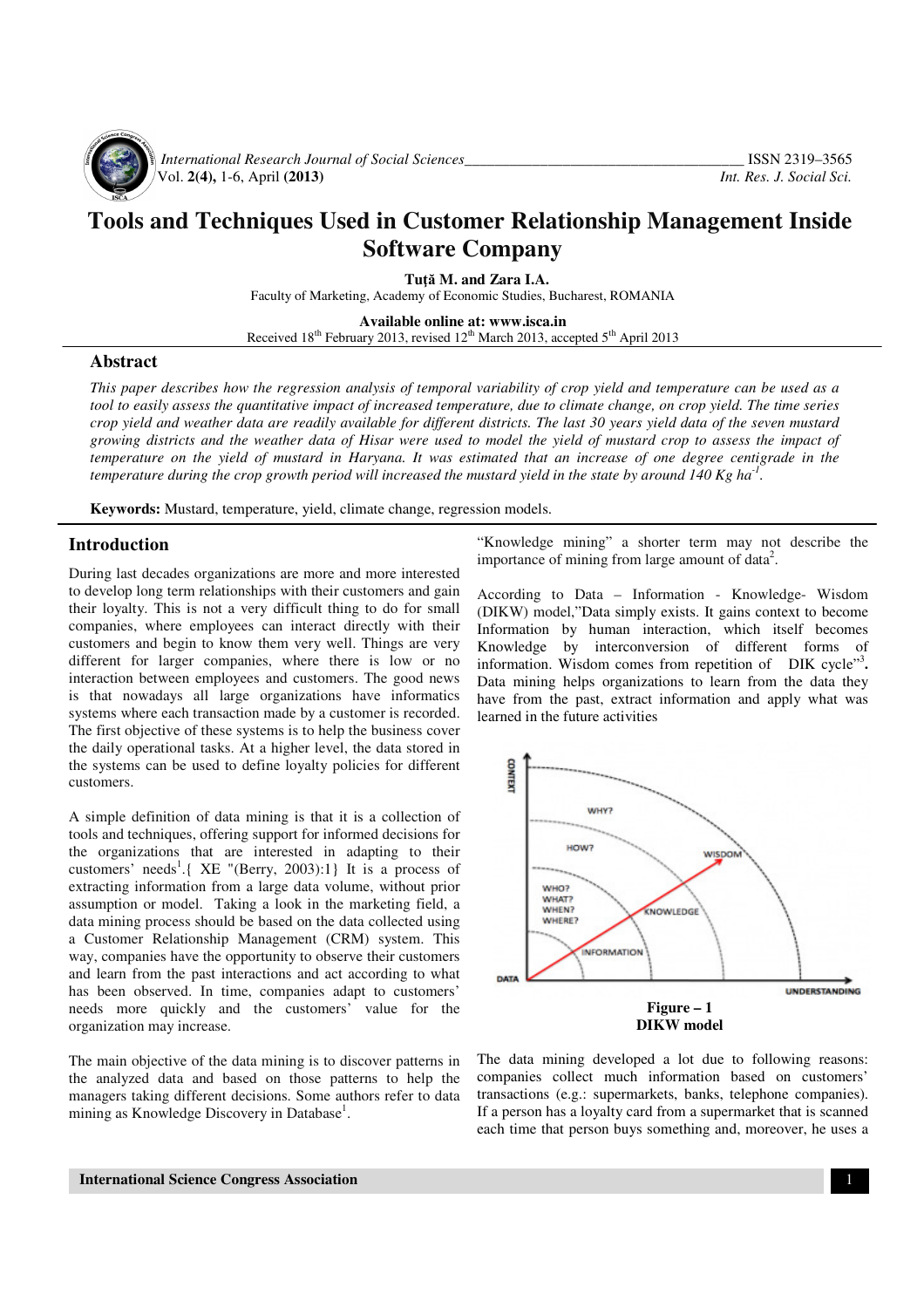| International Research Journal of Social Sciences |  |
|---------------------------------------------------|--|
| Vol. $2(4)$ , 1-6, April $(2013)$                 |  |

card to pay for the merchandise, one visit at the supermarket will be recorded at least in two places (in the database of the supermarket and in the database from the bank). Another possible reason is that the IT technologies developed a lot: the hardware is cheaper, the data processing technologies are being developed constantly (e.g.: cloud computing, parallel processing) and networks become more secure  $(WMN)^5$  and more accessible for the public).

Even if data may be stored in different databases inside an organization, they can be collected in a common data warehouse that becomes the memory of the organization and provide the raw material for the data mining process. Last but not least, companies are more and more interested in developing long term relationships with their customers and this is the reason why they need to adapt to their needs very fast and create customized offers.

## **Material and Methods**

The data mining process is creative process and depends on the informational needs of the organization. The main steps of a data mining process are: defining the business problem that needs a solution (e.g.: define the profile of the individuals who are likely to respond to a direct marketing campaign), mining the data and transform it into information that will be the basis for decisions and the last step is to measure the results after the decisions have been implemented. Many times, Data Mining and forecasting face the same challenges of building predictive models in a nonstationary and hierarchical reality<sup>6</sup>.

The whole data mining process may not be as simple as it seems. It is essential to define very well the business problem one would like to solve. The common pitfall of not having a good description of the business problem and not having set a clear objective is to learn things that are not useful.

There are two main types of data mining models: supervised models and unsupervised models<sup>7</sup>. The supervised models are defined by two types of fields: input field (predictors) and an output field. The input field is analyzed with respect to their effect on the target field. "An input-output mapping function is generated by the model, which associates predictors with the output and permits the prediction of the output values"<sup>7</sup>. These models are categorized into classification and estimation models.

Compared with the supervised models, the unsupervised models have no output field and the pattern recognition is not guided by a specific target attribute. The unsupervised models are categorized into clusters and grouping. Some researchers deep further into association rule mining<sup>8</sup>, but these are out of the scope of the current research article.

Data mining methodologies were created to help the specialist to avoid the pitfalls that may appear in the process. The most popular data mining methodology is Cross Industry Standard Process for Data Mining (CRISP-DM) having six steps to be performed by data miners. Some authors<sup>1</sup> described an eleven steps data mining methodology. The common frame of these two methodologies is: i. Defining the business problem and transforming it into a data mining problem; ii. Defining the data requirements; iii. Selecting the required data; iv. Validating and consolidating the data; v. Creating a model for data mining and choosing a technique (e.g.: for predictive models: splitting the dataset into training set and testing set for evaluation purposes); vi. Applying the model chosen during the previous step; vii. Testing the results and making decisions.

As discussed earlier, the data mining is the process of extracting information from large data volumes and discovering patterns without making any prior assumption. Data analytics favors data visualization to communicate meaningful data patterns.

"Business Intelligence (BI) represents the capability to look inside a business and the environment in which it operates to fundament the most productive and profitable Decisions", 9,10. It is also known as a powerful support for decision making and the most common technologies used inside a Business Intelligence tool are: reporting, data mining, benchmarking, predictive analysis.

In 1989, Howard Dresner, researcher at Gartner Group defined Business Intelligence as "a set of concepts and methods for improving the decision process, using support systems based on facts".

The main tasks that can be performed with suing a Business Intelligence tool are  $11,12$ : i. "What-if" analysis; ii. Accessing "ad-hoc" data to answer specific business questions; iii. Forecasting based on the historic data;

Nowadays, the Business Intelligence tools are based on the existence of the Datawarehouses, OLAPs and Data Mining algorithms.

The Datawarehouse collects and consolidates the internal and external data, coming from different parts and systems inside the organizations.

OLAPs (Online Analytical Processing) provide users with the ability to explore and analyse summary of detailed information stored in a Datawarehouse<sup>13</sup>.

In 1995, the OLAP Council defined this concept as "a category of software technology that enables analysts, managers and executives to gain insight into data through fast, consistent, interactive access to a wide variety of possible views of information that has been transformed from raw data to reflect the real dimensionality of the enterprise as understood by the user."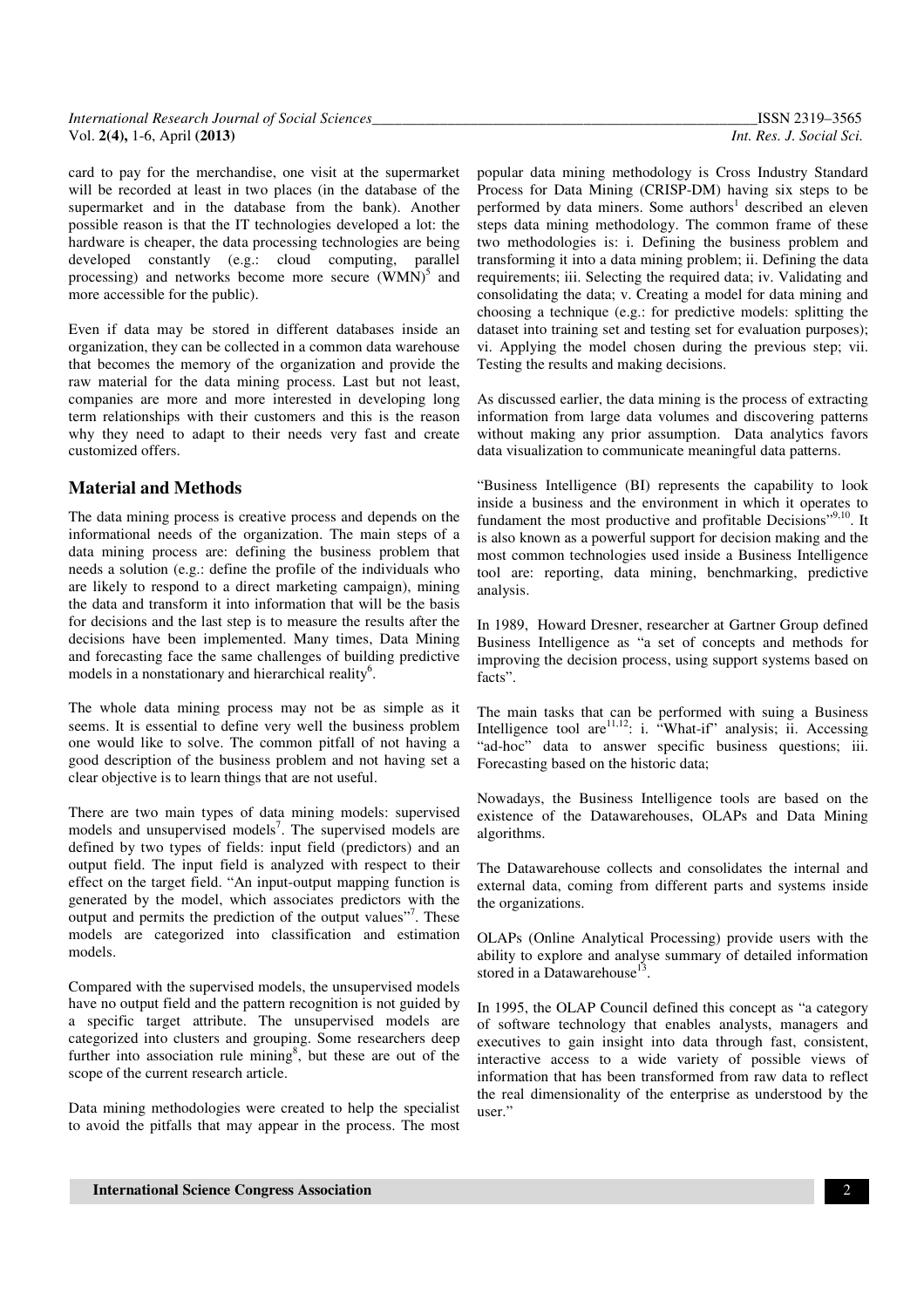Data mining tools can answer the questions like "How?" and "Why?" in comparison with the OLAP's question "What if?"<sup>13</sup>.

The Business Intelligence tools include Data Visualization capabilities that enable access to reports, graphics, web pages that can be integrated into organizational portals or any other Customer Relationship Management (CRM) solutions, Supply Chain Management (SCM)<sup>14</sup>. Business Intelligenge can be used also for talent managent if the company uses a Human Resource Management solution  $(HRM)^{15}$ .

In 2012, Jeremy Kolb defined Business Intelligence as "BI is also sometimes referred to as business analytics, decision support, or knowledge management, it encompasses the methods and tools businesses use to analyze and understand important data-both from internal sources like customer records and external sources like government and academic data. Business intelligence is usually differentiated from analytics by its focus. BI typically focuses on the intelligence needed to drive a business, while analytics is slightly more abstract and focuses on the manipulation of the data itself-the algorithms, processes, and techniques used to derive the information. In fact you could probably look at business intelligence as the end product of analytics, when analytics is applied to business  $data$ <sup> $,16$ </sup>.

Nowadays, from the business perspective Business Intelligence is associated with the software that delivers simple technical reporting solutions for end-users, while analytics is considered to be an advanced discipline within Business Intelligence $17$ .

The real advantage that BI tools give to entrepreneurs is that they can make more informed decisions, by understanding better the information about company's assets, supply chain management information, personnel data, sales and marketing  $data^{12}$ .

**Case Study:** The next part of the article is an example of how the use of a Business Intelligence tool can enlarge the service portfolio of a software company that produces, sells and offers support IT services. This is a pilot project and is presented as a didactical example of how can modern technologies and tools are used to strengthen the relationship between a company and its customers.

A well-known IT software company sells licenses and support services for customers acting in different industries worldwide. There are two lines of support services: the first line of support that responds directly when customers have issues and they log a case using a web interface. The technical specialists are grouped in clusters, the main differentiator being the area of expertise. The technical engineers working in the first line of support have a close relationship with the Development Department, in case there is a problem in the code of the products used by the customers.

The second line of support is both proactive and reactive and is organized in different areas of expertise. The proactive services try to help customers not to run into issues because they do not always follow the best practices. The reactive services assist customers with different specific tasks and also with the cases logged with the first line of support.

The first line of support is organized following the ITIL (Information Technology Infrastructure Library) best practices. Following the incident management workflow<sup>19</sup>, each case logged by customers is prioritized taking into account the urgency of the incident (how quickly the business needs a resolution) and the level of impact it is causing. The impact can be showed by the number of users that are affected by the problem, or the money customers have to pay by the downtime caused by the failure of the software product. Taking this into account, each case logged by a customer has a severity. The most important ones are severity 1 issues impacting production or a go-live in less than three days and severity 2 cases that have a high impact on customers' business.

The severity 1 cases are worked using the "Follow the Sun" model, on a 24\*7 basis, until the case is solved or until customer confirms it can be downgraded to severity 2.

Due to the fact that the engineers from the first line of support can be overbooked, there can be delays in transferring the severity 1 cases from a shift to another and also delays in updating the cases to meet the service level agreement.

The software company keeps the track of all the cases logged by all customers using a Business Intelligence Tool integrated in the Siebel<sup>20</sup> application. The most common information stored in the data warehouse refers to: the date and time the case was logged, the severity and highest severity for a case, the customer contact that logged the case, the technology, if the case has a bug attached (it was caused by an error in the software code), the last update date, the close date, the status of the issue. One of the greatest facilities of the Business Intelligence tool used to run reports is that it is able to show the time spent by a case in different buckets: customer, support or development.

Taking a look on the resolution time of the cases logged by few important customers, the sales persons observed that the resolution time was high for severity 1 and severity 2 issues. During the meetings with customers, they confirmed that they were dissatisfied with how their issues were handled by the first line of support and with the response times. It was clear that a new tailored service had to be created for these customers. The solution was to involve the second line of support, to monitor the critical cases raised by customers (severity 1 issues), to triage them, distribute to different technical teams and work on them in the same time with the first line of support. The second step was to train the customers to involve via email or telephone the second line support on the cases they considered to be top priority.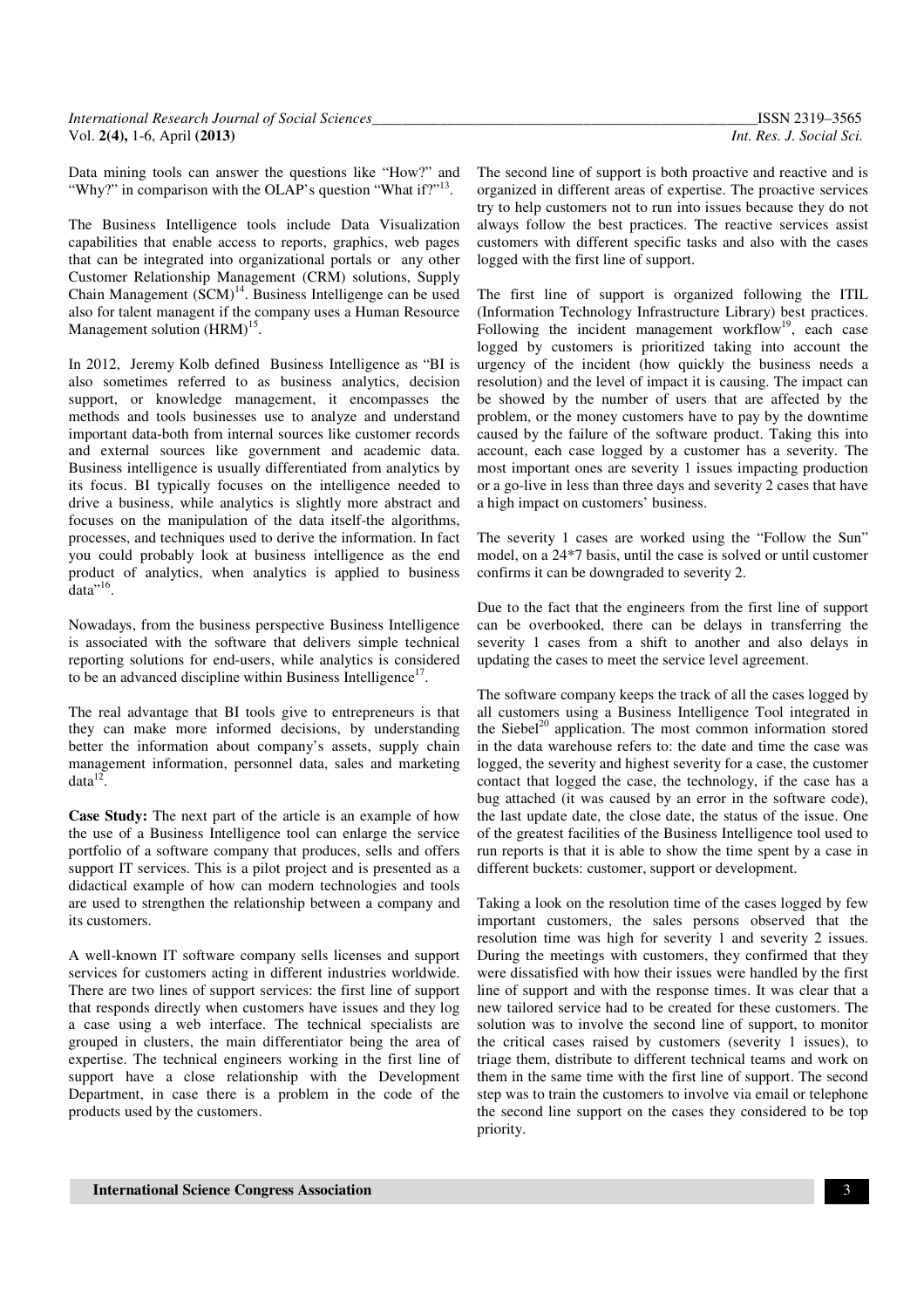#### *International Research Journal of Social Sciences\_\_ Sciences\_\_\_\_\_\_\_\_\_\_\_\_\_\_\_\_\_\_\_\_\_\_\_\_\_\_\_\_\_\_\_\_\_\_\_\_\_\_\_\_* Vol. **2(4),** 1-6, April **(2013)**

This model was applied to a customer working in the pharmacy industry with branches all over the world, 24\*7 supports being mandatory. The data after the first three months of the contract are below:

The number of severity 1 cases is an independent variable that cannot be influenced by the support departments. It depends on the projects customer implements and the way third parties are collaborating towards the implementation. 1 cases is an independent variable that<br>the support departments. It depends on<br>plements and the way third parties are



**Figure-2 The backlog of the cases logged by customer** 

Source: the data were collected from the software company, during January 2012 - January 2013



**Decrease in resolution time for severity 1 cases**  Source: the data were collected from the software company, during January 2012 - January 2013 **Figure–3**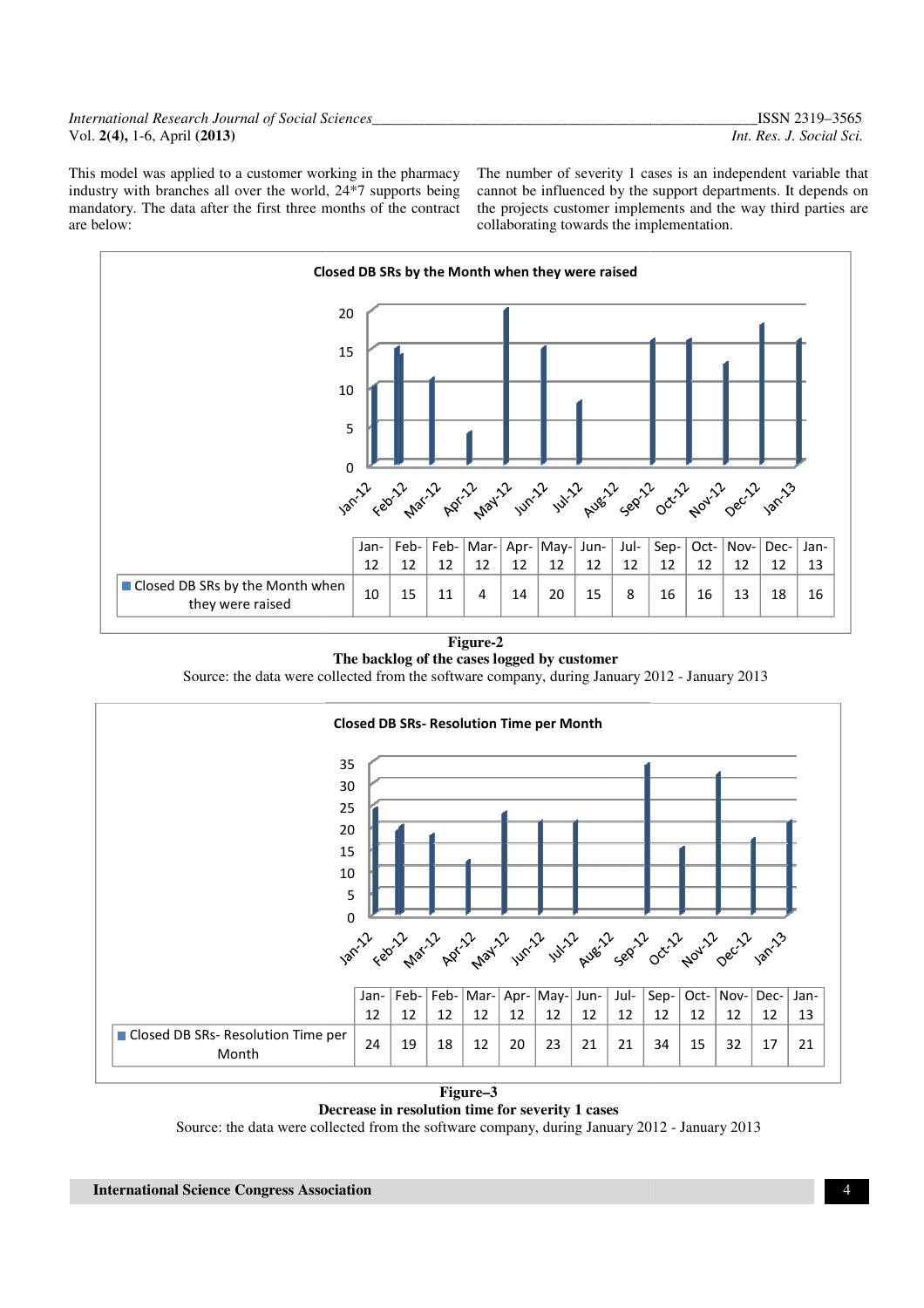*International Research Journal of Social Sciences\_\_ Sciences\_\_\_\_\_\_\_\_\_\_\_\_\_\_\_\_\_\_\_\_\_\_\_\_\_\_\_\_\_\_\_\_\_\_\_\_\_\_\_\_* Vol. **2(4),** 1-6, April **(2013)** 

#### **Results and Discussion**

To see if the support activity for this customer improved during **Results and Discussion** from 116 in January 2011 to 203 during 2012.<br>To see if the support activity for this customer improved during the contract, we compared some data collected in 2011 with the The decrease in the time data collected in 2012. The number of cases logged increased

the time spent with support is presented in the below table: from 116 in January 2011 to 203 during 2012. The evolution of

The decrease in the time spent with support, especially for severity 1 cases is important, mainly because the number of these SRs increased from 105 in 2011 to 198 in 2012.



#### **Figure – 4**

**Decrease in time spent with support** 

Source: The data were collected from the software company, during January 2011



**Figure - 5** 

**The evolution of the number of severity 1 and severity 2 escalated cases during 2011 and 2012** Source: the data were collected from the software company, during January 2011- January 2013